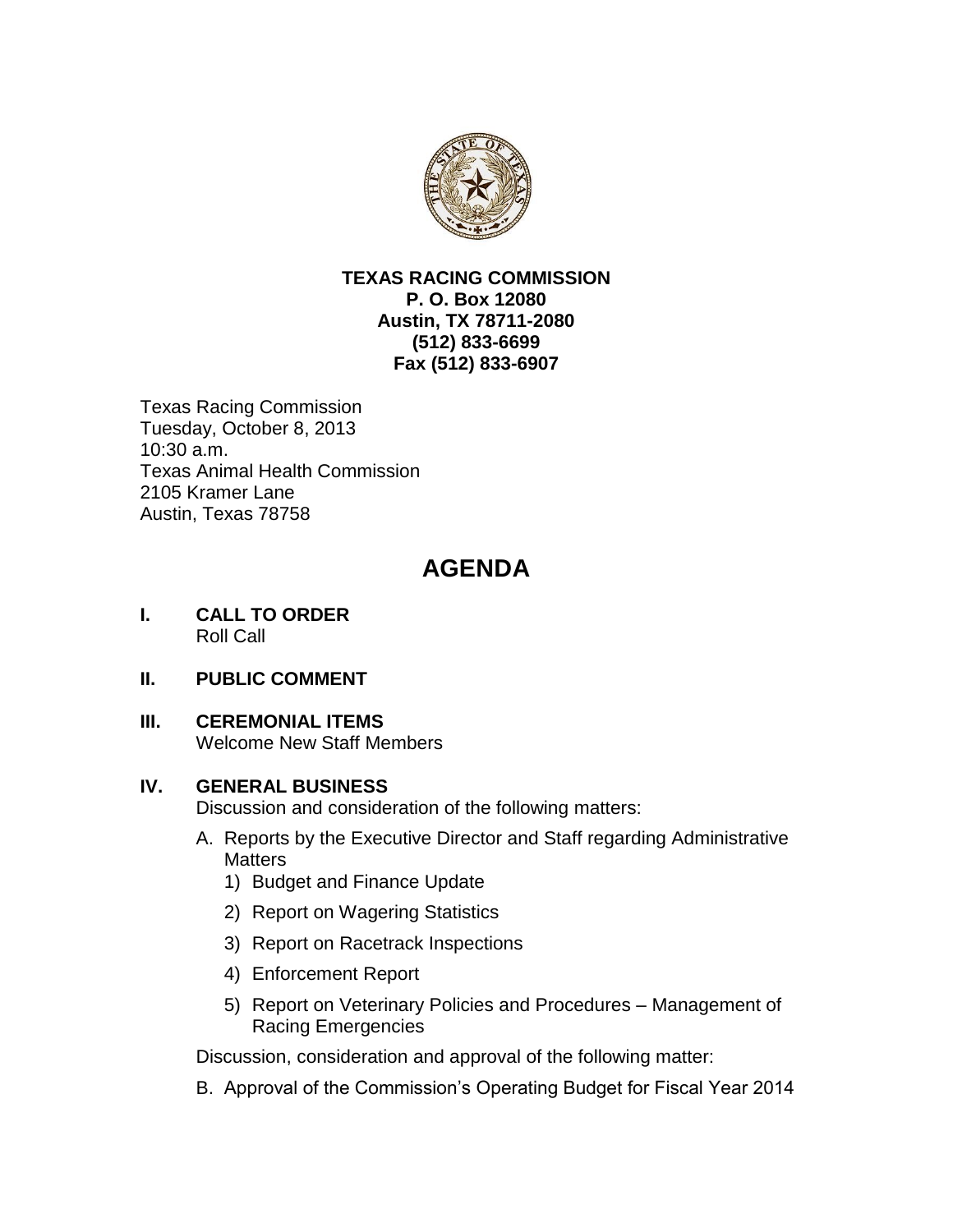## **V. PROCEEDINGS ON RACETRACKS**

Discussion only on the following matters:

- A. Allocation of purses as provided under Commission Rule 321.505(a) (All horse racetracks)
- B. Distribution of funds in the Escrowed Purse Account among the various breeds of horses under Commission Rule 321.509 (All horse racetracks)

Discussion, consideration and possible action on the following matters:

- C. Allocation of purses as provided under Commission Rule 321.505(a) (Gillespie County Fair and Festivals Association only)
- D. Distribution of funds in the Escrowed Purse Account among the various breeds of horses under Commission Rule 321.509 (Gillespie County Fair and Festivals Association only)
- E. Allocation of funds for the Texas Bred Incentive Program as provided under Commission Rule 321.505(b)
- F. Allocation by the Texas Greyhound Association of Interstate Cross-Species Purse Money
- G. Allocation and Amendment of Live Race Dates under Commission Rule 303.41 for the month of November, 2015
- H. Ownership and Management Review of Active Racetrack Licenses under Commission Rule 309.53
	- 1) Gillespie County Fair and Festivals Association
	- 2) Gulf Greyhound Park
	- 3) Saddle Brook Park
	- 4) Valle de los Tesoros
- I. Review of the License Designation of Valle de los Tesoros as required under Commission Rule 309.51(f)

## **VI. PROCEEDINGS ON RULEMAKING**

Discussion and consideration of the following matter:

A. Report by the Committee on Rules

Discussion, consideration and possible action on the following matters:

Rule Proposals

- B. Proposal to Amend Rule 307.64, Penalties
- C. Proposal to Amend Rule 307.69, Review by Executive Secretary